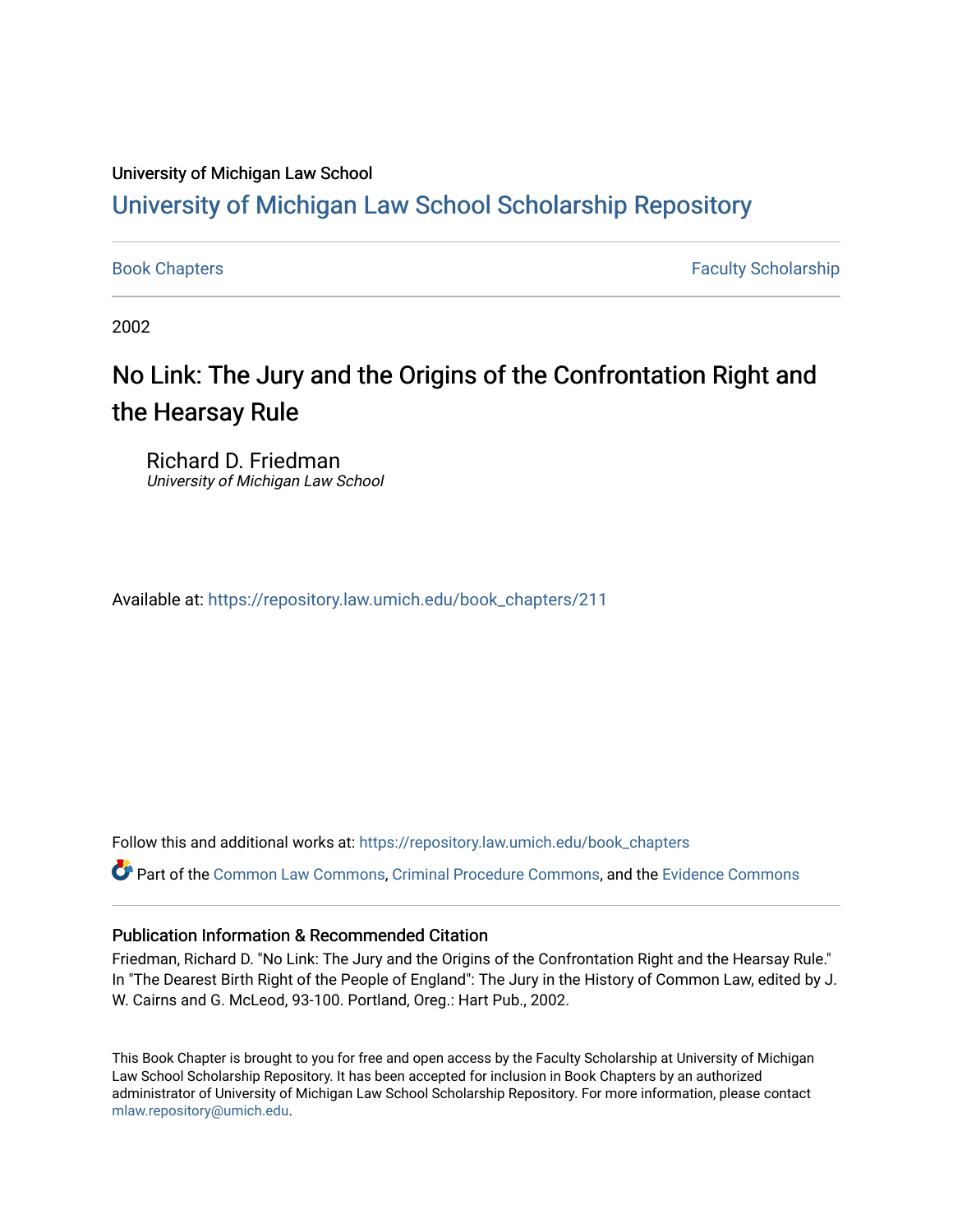# *No Link: the Jury and the Origins of the Confrontation Right and the Hearsay Rule*

#### RICHARD D FRIEDMAN (ANN ARBOR)\*

The rule against hearsay has long been one of the most distinctive elements of the common law of evidence, and indeed—except for recent changes on the civil side in many jurisdictions—of the common law system of trial. Observers have long believed that the rule, like most of the other exclusionary rules of the common law of evidence, is "the child of the jury system".<sup>1</sup> Though Edmund Morgan argued vigorously to the contrary,<sup>2</sup> the received understanding is that the jury's inability to account satisfactorily for the defects of hearsay explains the rule.<sup>3</sup> A famous, and perhaps seminal, expression of this view was that of Chief Justice Mansfield in Re *Berkeley:*

"[I]n England, where the jury are the sole judges of the fact, hearsay is properly excluded, because no man can tell what effect it might have upon their minds".4

In recent years, the abolition of the hearsay rule as a doctrine of exclusion in civil litigation in Britain has been predicated on the near-total absence of the

\* This paper is largely based on research I have been doing with Mike Macnair. I am, however, responsible for the contents of this paper and any mistakes in it. <sup>1</sup>

 This is the celebrated term applied to the law of evidence in general in J B Thayer, *A Preliminary Treatise on Evidence at the Common Law* (Boston, Little, Brown, 1898), 266, based in part on the danger that the evidence is "likely to be misused or overestimated by that body".

<sup>2</sup> "The essays of the great Thayer, the rationalisations of the judges beginning in the third or fourth decade of the 19th century and the acceptance of these by Wigmore have combined to make orthodox the fallacy that the exclusionary rules of evidence, and particularly, the hearsay rule, are results of the jury system." Foreword to American Law Institute, *Model Code of Evidence* (Philadelphia, American Law Institute, 1942), at 36.

<sup>3</sup> See C Tapper, "Hearsay in Criminal Cases: An Overview of Law Commission Report No. 245", [1997] *Crim LR* 771 at 777 and n. 43. <sup>4</sup>

 4 Camp. 401 at 415, 171 ER 128 at 135 (1811). Mansfield distinguished the situation in Scotland, where judges were the finders of fact, and could "trust themselves entirely" to give hearsay such weight as they thought it deserved.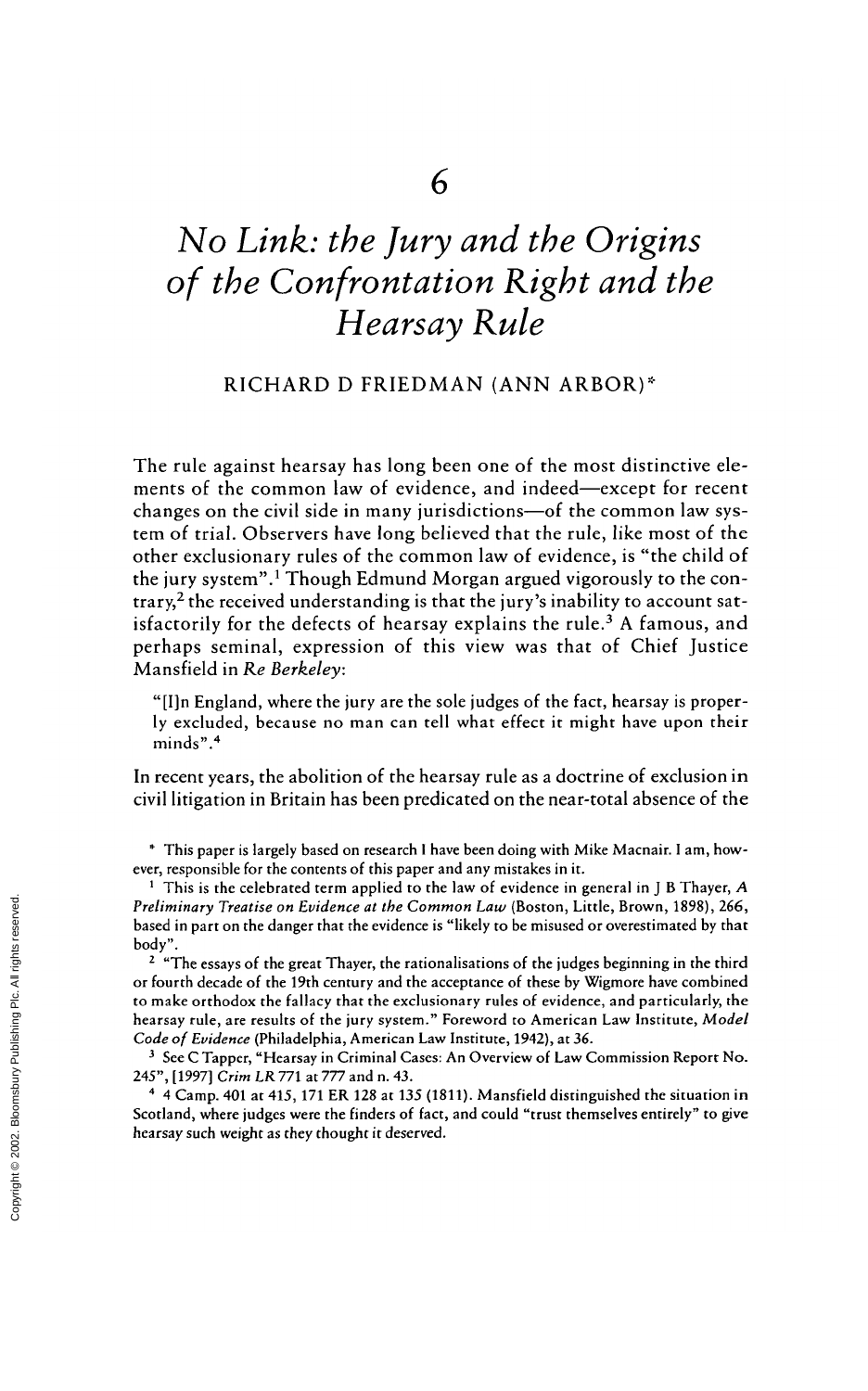jury from such litigation.<sup>5</sup> Colin Tapper, a highly sophisticated scholar of evidence, has expressed the perplexity that:

"[W]hile the absence of a jury from most modern civil proceedings has been a major contributory factor to the separate development of the hearsay rule in civil and criminal proceedings, the comparable difference between summary proceedings and trials on indictment within the area of criminal proceedings has failed to lead to a comparable separation of development".6

Even on its face, this emphasis on the role of the jury in explaining the hearsay rule is a rather curious one: there is no reason to believe that, as a general matter, the jurors will so over-value hearsay that the truth-determination process is improved by shutting their ears to it. Indeed, the empirical evidence suggests that jurors tend to *under-*value hearsay.7 More fundamentally, this view ignores history, which demonstrates rather clearly that at the core of the hearsay rule is the fundamental right of a litigant, especially a criminal defendant, to confront the witnesses against him. This right has a scope much narrower than the modern rule against hearsay, and it does not explain or justify all of hearsay law. But it has roots that are deep and broad. It is one of the cornerstones of the common law system of adjudication, and it is not substantially affected by whether or not the trier of fact is a jury.

Any adjudicative system based on evidence must determine how witnesses are to give evidence. A particularly common requirement, one shared by the common law as well as many systems that do not rely on a jury, is that a witness testify under oath. And throughout history many systems, whether they use the jury or not, have required that a witness give testimony in the presence of the accused. Thus, in Acts, 25.16, the Roman governor Festus declares:

"It is not the manner of the Romans to deliver any man to die, before that he which is accused have the accusers face to face, and have licence to answer for himself concerning the crime laid against him."

Here we see an early, but quite clear, expression of the confrontation right: when a witness testifies, she must do it "face to face" with the accused, pre-

 $5$  Civil Evidence Act 1995, s. 1, which provides that "[i]n civil proceedings evidence shall not be excluded on the ground that it is hearsay", resulted from a recommendation by the Law Commission for England and Wales, which emphasised "the greatly reduced use of juries in civil trials other than for defamation proceedings". The Law Commission for England and Wales, *The Hearsay Rule in Civil Proceedings,* Consultation Paper No. 117 (London, HMSO, 1991), 52. The 1995 Act was foreshadowed by a similar development in Scotland. See Civil Evidence Act, 1988, c. 32, s. 2 (abolishing the rule against hearsay in civil cases); Scottish Law Commission, *Evidence: Report on Corroboration, Hearsay and Related Matters in Civil Proceedings,* Report No 100 (Edinburgh, HMSO, 1986), 16-17 (emphasising the limited use of the civil jury), 23 (recommending the abolition of the rule against hearsay).

<sup>6</sup> Tapper, *supra* n. 3, 777.

 P Miene, R C Park and E Borgida, "Juror Decision Making and the Evaluation of Hearsay Evidence", (1992) 76 *Minnesota LR* 683.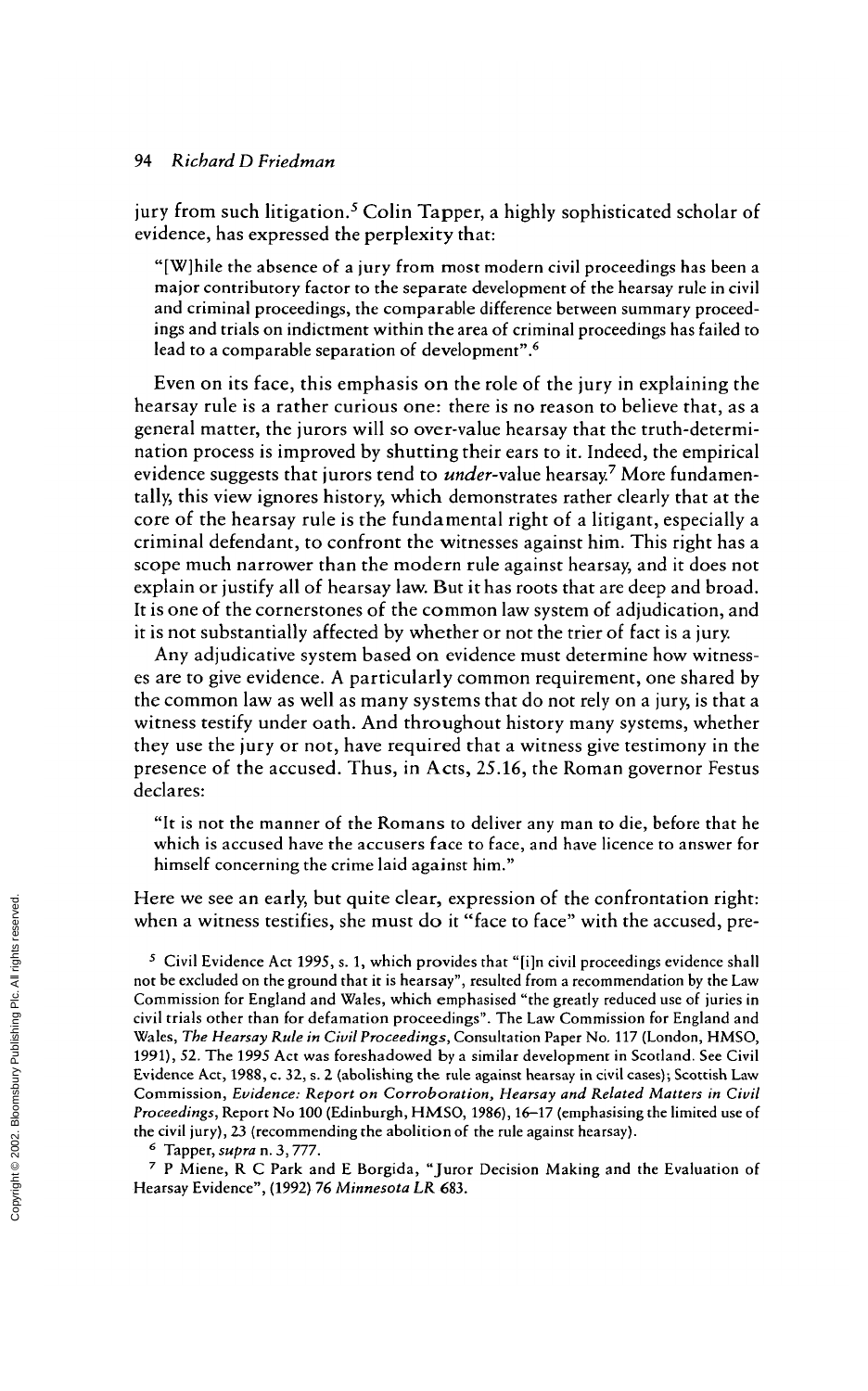sumably in front of the trier of fact. It is not acceptable for her to testify through intermediaries.

This confrontational method of giving testimony has not been universal. To minimise the dangers of intimidation, traditional Continental systems took testimony out of the presence of the parties, though they protected the right of cross-examination through written interrogatories. But this was not the English norm. In the middle of the sixteenth century, Sir Thomas Smith described the heart of a criminal trial as an open "altercation" between accuser and accused.<sup>8</sup> And repeatedly, over hundreds of years, English judges and commentators declared the superiority of English law in this respect. For example, in the *Case of the Union of the Realms,* Lord Chief Justice Popham, arguing for the superiority of English over Scots law, contended that "the Testimonies, being viva voce before the Judges in open face of the world", were "much to be preferred" over "written depositions in a corner".<sup>9</sup>

To be sure, even in England, the norm of confrontation was not always followed. But the situations in which it was not followed reveal the strength and ultimate triumph of the principle that testimony must be given in the presence of the adverse party—and the irrelevance of the jury to that norm.

First, the common law courts shared an uneasy coexistence with the courts of equity and other courts that followed Continental procedures. One advantage of those procedures was that a deposition could preserve the testimony of a witness if the witness was unable later to testify at trial. Common law courts came to accept these depositions as a second-best alternative to trial testimony in the case of an unavailable witness. Indeed, by the middle of the seventeenth century the courts developed a sophisticated body of law determining when depositions were acceptable and ensuring that a deposition could not be used as evidence unless the adverse party had an adequate opportunity of cross-examination through written interrogatories.<sup>10</sup> Thus, Sir Geoffrey Gilbert, commenting in the first years of the eighteenth century on a case from several decades earlier, wrote:

"A Deposition can't be given in Evidence against any Person that was not Party to the Suit, and the Reason is, because he had not Liberty to cross-examine the

8 T Smith, *De Republica Anglorum,* ed. by M Dewar (Cambridge, University Press, 1982), Bk2,ch. 15. <sup>9</sup>

 Moore (KB) 790 at 798, 72 ER 908 at 913 (1604). See also, e.g., S Emlyn, Preface to *State Trials* (London, J Walthoe, Sen., 1730); M Hale, *History of the Common Law,* ed. by C M Gray (Chicago, University of Chicago Press, 1971), 163—4; W Blackstone, *Commentaries on the Laws of England* (Oxford, Clarendon Press, 1765–69), vol. 3, \*373.

 *Fortescue* v. *Coake,* Godb. 193, 78 ER 117 (Com. Pleas, 1612); *Anon.,* Godb. 326, 78 ER 192 (KB 1623); *Rushworth* v. *Countess de Pembroke & Currier,* Hardres 472, 145 ER 553 (1668). This law developed more rapidly and systematically in civil cases. This disparity presumably occurred in part because of the presence of counsel in civil cases and in part because of the use, discussed in the text below, in criminal cases of examinations taken before magistrates.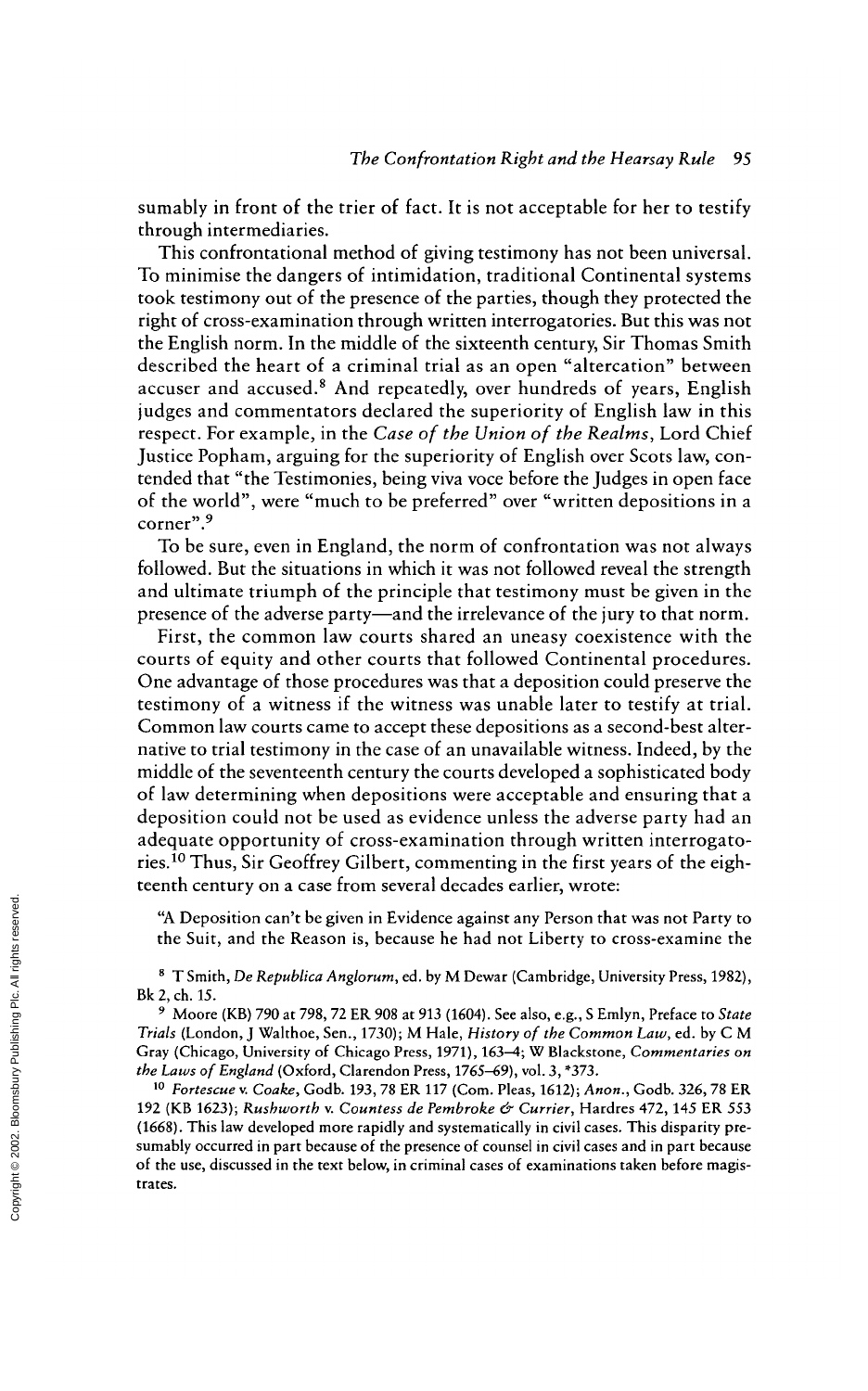Witnesses, and 'tis against natural Justice that a Man should be concluded in a Cause to which he never was a Party".<sup>11</sup>

Similarly, magistrates acting pursuant to statutes passed in the reign of Queen Mary took statements from accusing witnesses in felony cases. It seems rather clear that the expectation, and at least the usual practice, was for the accused to be present when this accusatory statement was taken.<sup>12</sup> Quickly, the practice arose of taking these statements under oath, the understanding being that doing so would preserve the testimony for use at trial if the witness died beforehand. As William Lambarde, writing a manual for justices of the peace in 1581, explained:

"[I]f these informers bee examined upon *Oath,* then although it should happen them to die before the Prisoner have his *Triall,* yet their information may bee given in evidence, as a matter of credite, whereas otherwise it wold be of little or no weight at all, & therby offenders shold the easlier escape unpunished".<sup>13</sup>

It was clear that, if the accuser was not dead, or unable to travel, or put out of the way by the accused, this pre-trial statement could not be used; the witness must testify live at the trial.<sup>14</sup> And in 1696, the justices of the Courts of King's Bench and of Common Pleas determined after a consultation that this practice should not be extended to misdemeanour cases, where it was not supported by tradition and statutory authority—and they did so specifically on the basis that:

"the defendant not being present when [the statements] were taken before the [examining authority, in this case the mayor], and so had lost the benefit of a cross-examination".<sup>15</sup>

Finally, of great significance was the practice in treason cases and other politically charged trials. The Crown, eager to use the criminal law as a

<sup>11</sup> G Gilbert, *The Law of Evidence* (London, 1754), 47. Mike Macnair has dated the writ-<br>ing of the treatise, which was published long after Gilbert's death, to the first decade of the century.

<sup>12</sup> The statutes required the magistrate to take a statement from the accused as well as from the person who brought him in, so the statements were presumably taken in close time proximity. Professor J M Beattie, who has studied the reports of these statements extensively though without addressing this question—says that the accused's familiarity with the accusatory statement appears to be a presupposition of the accused's statement.

13 W Lambarde, *Eirenarcha: or Of the Office of the Justices of Peace* 210 (London, Imprinted by Ra. Newbry and H Bynneman, by the ass. of Ri. Tot[ell] & Ch. Bar[ker], 1581), quoted in J H Langbein, *Prosecuting Crime in the Renaissance: England, Germany, France* (Cambridge, Mass. Harvard University Press, 1974), at 27. The principal statute, 1 & 2 Ph. & M., c. 13, required examination of those that "bring" the accused; it did not refer explicitly to accusing witnesses, and most often it was the constable who brought the accused to the justice of the peace. But it appears that the constable was usually accompanied by the accusing witnesses, and this was the practice recommended by Lambarde—presumably because of the opportunity it offered for preserving testimony. See Langbein, *supra,* at 11-12.

<sup>14</sup> See the notes following *R* v. *Paine*, 1 Salk. 281, 91 ER 246 (1696).

 *R* v. *Paine, 5* Mod. 163 at 165, 87 ER 584 at 585.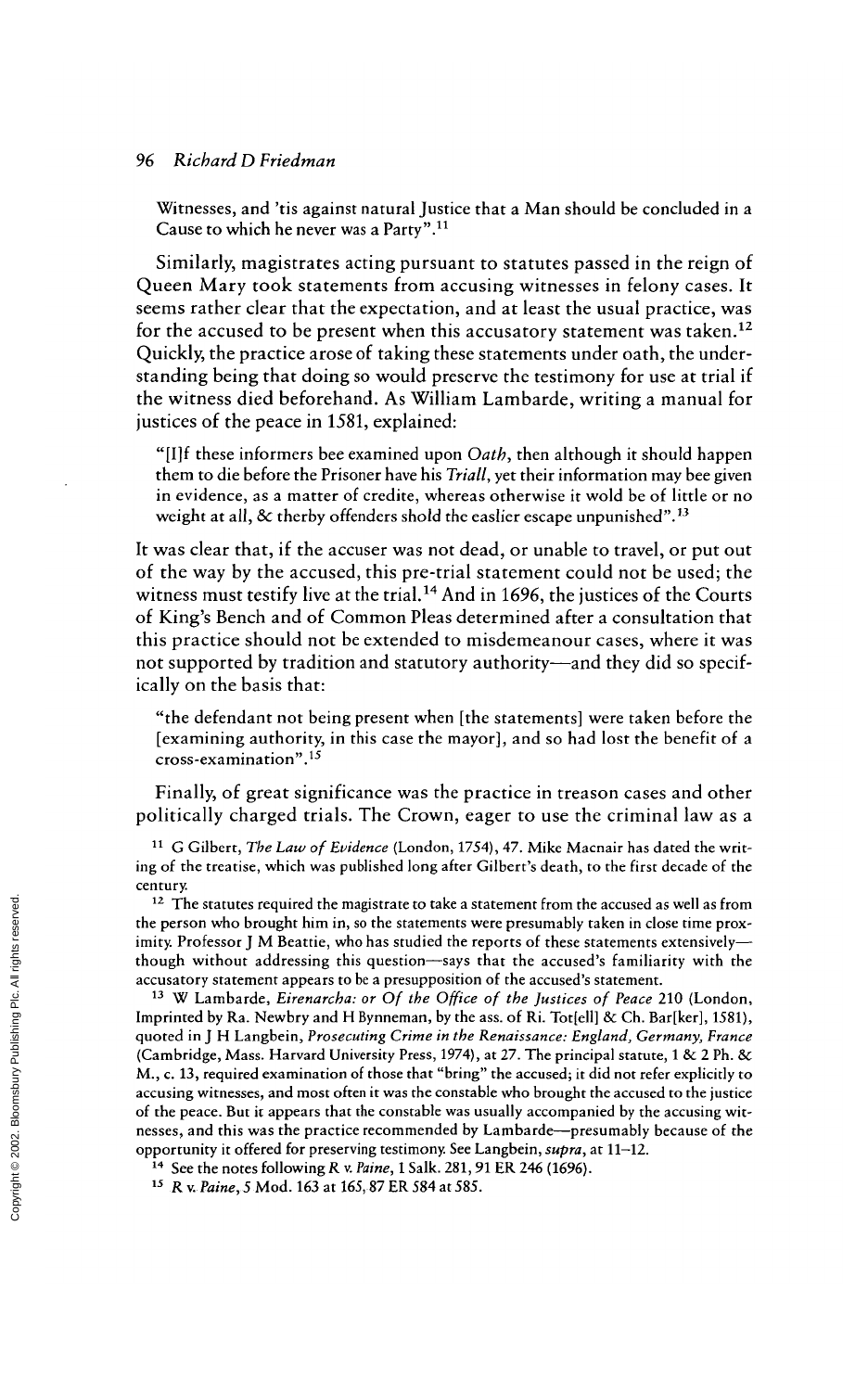means of controlling its adversaries, sometimes used testimony taken out of the presence of the accused. Thus, it is in the treason cases of the Tudor and Stuart period that the battle for the confrontation right was most clearly fought. As early as 1521, treason defendants, often using the term "face to face", demanded that the witnesses be brought before them.16 Sometimes these demands were heeded, $^{17}$  sometimes not—but what is most notable is that they found recurrent support in acts of Parliament, which repeatedly required that accusing witnesses be brought "face to face" with the defendant.<sup>18</sup> By the middle of the seventeenth century, the battle was won, and courts clearly understood that treason witnesses must testify before the accused, subject to questioning by the accused.19

Well into that century, prosecutorial authorities often tried to use confessions of alleged accomplices of the accused that were not made according to the usual norms of testimony, under oath and before the accused. The case of Sir Walter Raleigh is the most notorious, but far from the only one. The theory was that self-accusation was "as strong as if upon oath".<sup>20</sup> But the judges soon realised the iniquity of allowing an exception to the usual norms of testimony simply because the accomplice accused himself as well as another.<sup>21</sup> In 1662, shortly after the Restoration, the judges of the King's Bench ruled unanimously and definitively that,

16 E.g., *Seymour's Case,* 1 How. St. Tr. 483 at 492 (1549); *Duke of Somerset's Trial,* 1 How. St. Tr. 515 at 520 (1551).

17 According to E Hall, *The Union of the Two Noble and Illustre Famelies of Lancastre & Yorke* (London, 1548), published under the title *Hall's Chronicle* (London, J Johnson, 1809), 623, the witnesses against the Duke of Buckingham in 1521 were produced at his request. Hall's account of Buckingham's trial appears to be the ultimate source for the one offered by Shakespeare and Fletcher in *King Henry VIII,* II,i. John Spelman, a justice of the King's Bench, was careful to note in his report of a treason trial of 1531 that the accuser confronted the defendant "face to face." R v. *Rice ap Griffith,* in *The Reports of Sir John Spelman,* ed. by J H Baker, Seld. Soc , vol. 93 (London, 1976), vol. 1, 47.

18 5 & 6 Edw. VI, c. 11, s. 9 (1552), and 1 & 2 P. & M., c. 10, s 11 (1554), required witnesses to be "brought forth in person" before the accused. 1 Eliz. I, c. 1, s. 21 (1558), 1 Eliz. I, c.5, s. 10 (1558), 13 Eliz. I, c. 1, s. 9 (1571), and 13 Car. II, c.l, s. 5 (1661), all used the "face to face" formulation.

<sup>19</sup> For example, in the celebrated case of John Lilburne in 1649, there was no doubt that the witnesses would testify live in front of Lilburne; "hear what the witnesses say first," said the presiding judge in postponing one of Lilburne's arguments: 4 How. St. Tr. 1270 at 1329. When the witnesses did testify, Lilburne was allowed to pose questions to them, through the court: ibid, at 1333, 1334, 1335, 1340. In *John Mordant's Case,* just nine years later, there does not seem to have been any doubt that he could question the witnesses directly, which he did, 5 How. St. Tr. 907 at 919-21. Indeed, at one point the presiding judge solicitously inquired whether Mordant wished to ask a witness any questions, ibid. at 922, a practice that soon became routine: e.g., *Colledge's Case,* 8 How. St. Tr. 549, at 599, 603, 606 (1681).

20  *Earl of Somerset's Case,* 2 How. St. Tr. 966 at 986 (1616) (Coke, CJ).

<sup>21</sup> In 1631, the judges concluded that, at the trial of a peer before the House of Lords, "[c]ertain Examinations [clearly confessions from the context] having been taken by the lords without an oath ... could not be used until they were repeated upon oath. " *Lord Audley's Case,* 3 How. St. Tr. 401 at 402 (1631).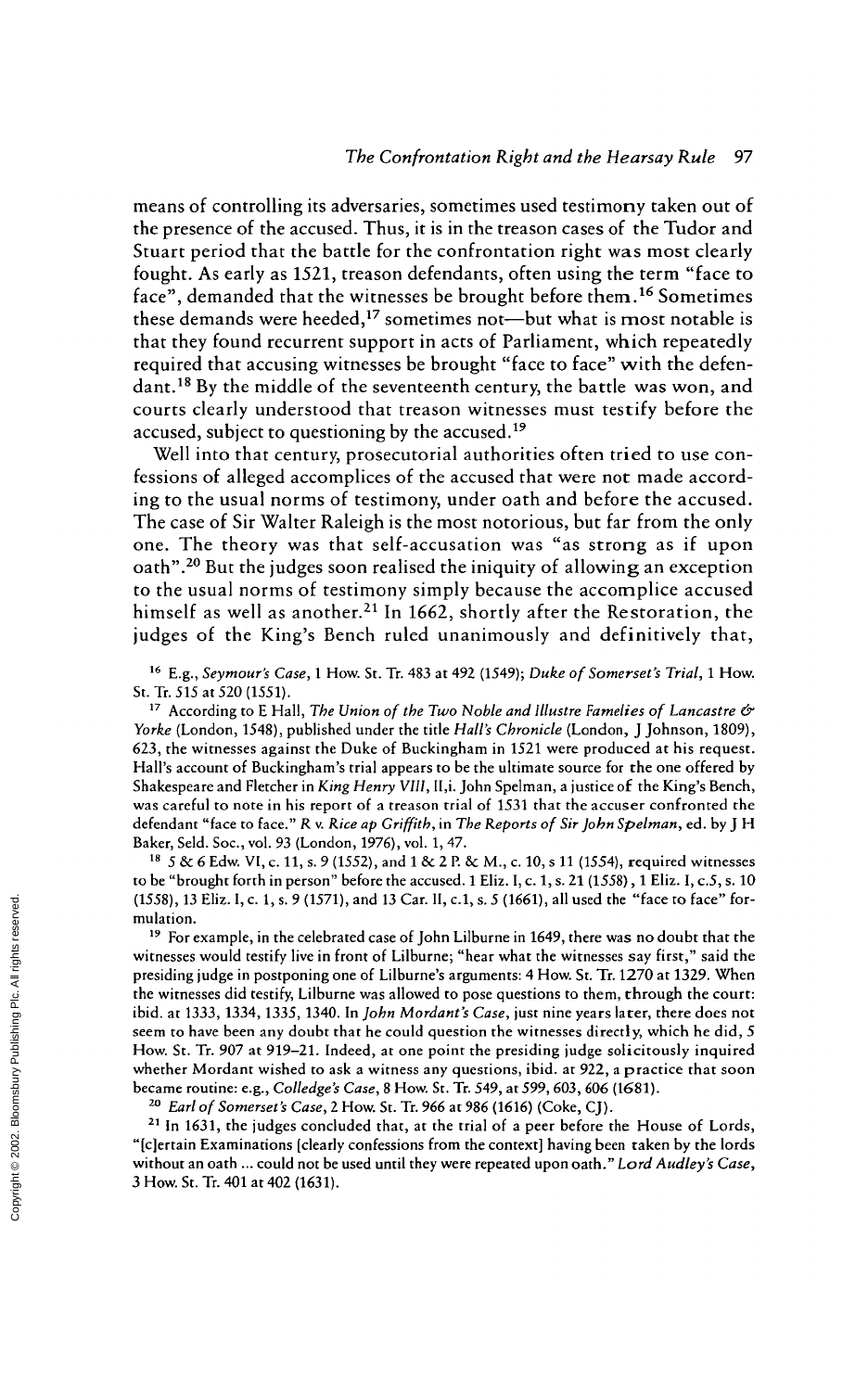though a pre-trial confession was "evidence against the Party himself who made the Confession" and, if adequately proved could indeed support conviction of that person without witnesses to the treason itself, the confession "cannot be used as evidence against any others whom on his Examination he confessed to be in the Treason".<sup>22</sup> This fundamental principle quickly became canonical.<sup>23</sup>

Thus, there was a clear—though not entirely uncluttered—norm that guided English civil and criminal trials, that witnesses should give their testimony in open court, face to face with the adverse party. Nowhere in the development of this norm of confrontation does any deficiency on the part of the jury appear to have been mentioned. The concern was not the jury's inability to deal with secondary evidence but rather the fact that such evidence did not conform to proper procedural conceptions. And only rarely was such evidence referred to as hearsay. As is apparent from Gilbert's perfunctory treatment, hearsay had a limited meaning, one conforming closely to what even now is probably the common lay understanding of the term—a witness's account of what another person had said. Even quite late in the eighteenth century, the term hearsay would not have been used to refer to written transcriptions of previously taken testimony, or indeed to other writings offered as evidence.<sup>24</sup>

Furthermore, the norm of confrontation did not extend the full breadth of the modern legal conception of hearsay. Under that conception, hearsay is any statement made out of court and offered to prove the truth of a matter that the statement asserts. The confrontation norm, however, was a principle that governed the procedures for the giving of *testimony.* Around the beginning of the nineteenth century, probably because of the growing role of lawyers in criminal trials, courts and treatise writers became far more sensitive to the absence of cross-examination with respect to out-of-court statements that were not made for the purpose of giving testimony. Hearsay became the rubric under which this concern was expressed, and the category of hearsay expanded to include writings.<sup>25</sup> Almost inevitably, then, the

<sup>22</sup> Case of Thomas Tong and Others, Kelyng 17 at 18, 84 ER 1061 at 1062 (1662).

23  *See* Gilbert, *supra* n. 11, 99; W Hawkins, *A Treatise of the Pleas of the Crown* (London, printed by Eliz. Nutt and R Gosling, assigns of Edward Sayer for J Walthoe jun., 1721), vol. 2, 429.

<sup>24</sup> Cf. F Buller, *An Introduction to the Law Relative to Trials at Nisi Prius* (London, printed by W Strahan and M Woodfall for C Bathurst 1772), 235-6 (saying that depositions can be admitted "in general in all Cases where Hearsay and Reputation are Evidence; for undoubtedly what a Witness, who is dead, has sworn in a Court of Justice, is of more Credit, than what another Person swears he has heard him say").

25 T Peake, *A Compendium of the Law of Evidence* (London, E and R Brooke and J Rider, 1801), 10. Peake says, in the course of his discussion of hearsay, tha t certain written memoranda made in the ordinary course of business are admissible as "not within the exception as to hearsay evidence". The backhand suggestion appears to be that other writings would be "within the exception" - that is, objectionable as hearsay. By 1815, S M Phillipps made the principle clear: The exclusionary rule "is applicable to statements in writing, no less than to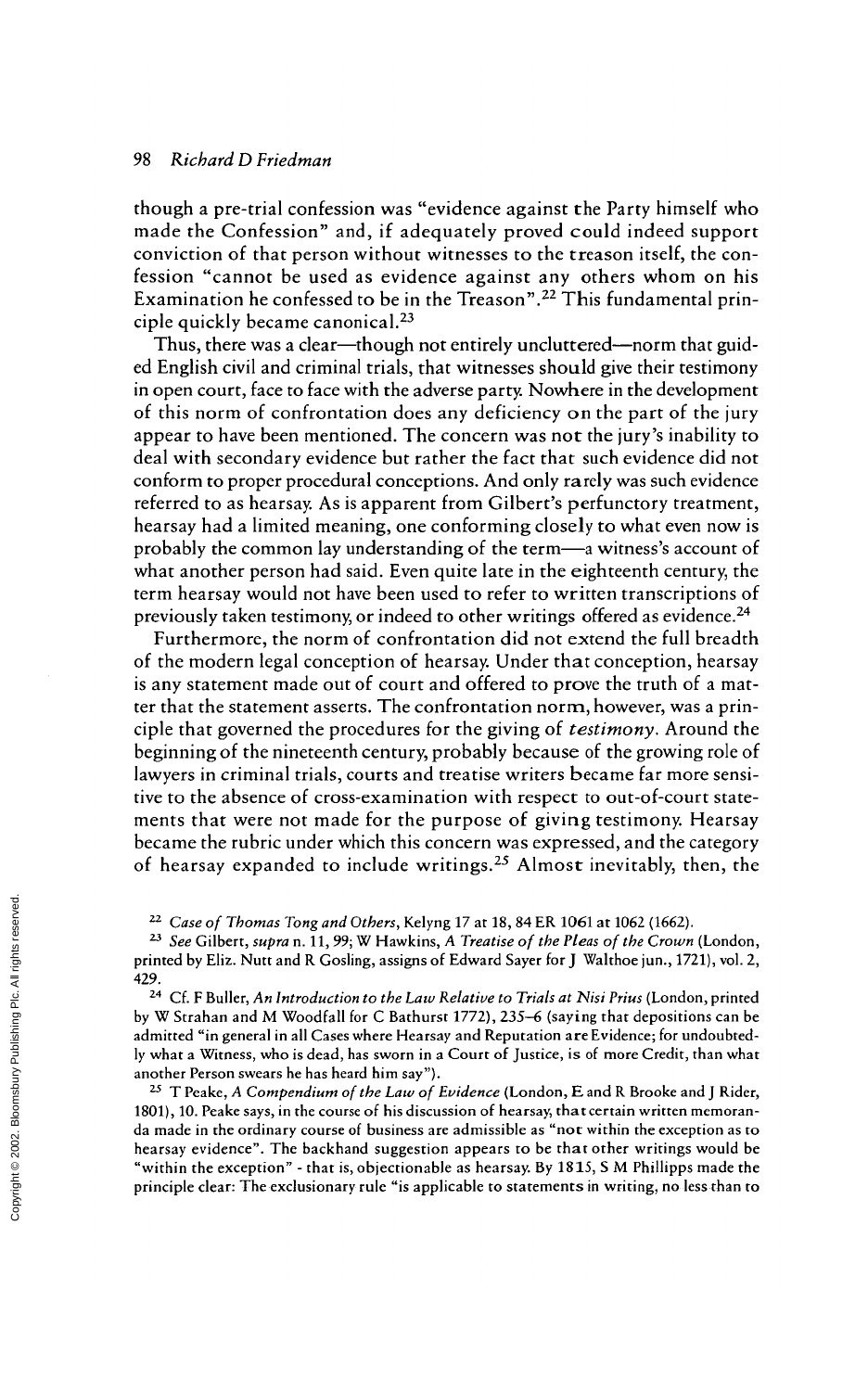hearsay rule also expanded to include the long-established rules governing when depositions of a witness, taken under oath before trial, could be introduced in lieu of trial testimony.26 And eventually the expansion included conduct that did not assert the proposition at issue but appeared to reflect the actor's belief in it.<sup>27</sup> Now the modern shape of the hearsay rule was complete.28

The expansions that yielded this form of the rule could not all be justified on the basis of the need to protect the conditions under which testimony is given, because conduct that was *ante litem* was not testimonial in nature. Perhaps for this reason, it is in this same era that we first see the justifications for the hearsay rule being laid at the feet of the jury. The analysis here suggests, however, that the jury had very little to do with the development of the hearsay rule. Nor should it have much to do with the question of whether, or in what form, the rule ought to be retained.

On the one hand, at the core of the hearsay rule is a noble principle that it is critical to preserve. This principle is the confrontation norm—the requirement that a witness must testify openly, in the presence of the accused and subject to cross-examination. The modern hearsay rule is too poorly articulated, too broad, and too riddled with exceptions to protect that principle ideally well. Not only does the principle remain valid, however; it may be considered a fundamental aspect of fair criminal procedure, whether a jury is present or not. Indeed, in a highly ironic development, the European Court of Human Rights—operating outside the context of a system that has either the jury or hearsay law—has recognised the significance of the confrontation right and issued a series of decisions protecting it.29

On the other hand, to the extent that the hearsay rule excludes evidence where the confrontation norm is not at stake—for example, statements made *ante litem*—the justification for the rule seems dubious. Certainly the rule has significant costs, most notably in the loss of valuable information to the truth-determining process. Perhaps other justifications, such as the creation of incentives to present live testimony, justify limited application of an exclusionary rule. But whether this is true or not, the presence or absence of the jury as trier of fact should have very little bearing. Perhaps in time there will be persuasive reason to believe that juries tend to over-value hearsay

<sup>26</sup> Phillipps, *supra* n. 23, 177–8 (discussing the celebrated *Berkeley* case, 4 Camp. 401, 171 ER 127 (1811)).

words spoken", the only difference in this respect being that there is greater facility of proof in the case of writings than of oral statements: S M Phillipps, *A Treatise on the Law of Evidence* (New York, Gould, Banks and Gould, 1816), vol. 1, 173. Phillipps' analysis does not appear to have gained immediate universal acceptance.

<sup>27</sup>  *Wright* v. *Tatham,* 5 Cl. & F. 670, 7 ER 559, 4 7 Rev. Rep. 136 (HL 1838).

<sup>28</sup> See, for example, the quite modern-sounding explanation in T Starkie, *A Practical Treatise on the Law of Evidence* (Boston, Wells and Lillie, 1826), vol. 1,47 (Pt. I, S 28).

<sup>29</sup> E.g., *Van Mechelen v. Netherlands,* 25 EHR R 647 (1998).